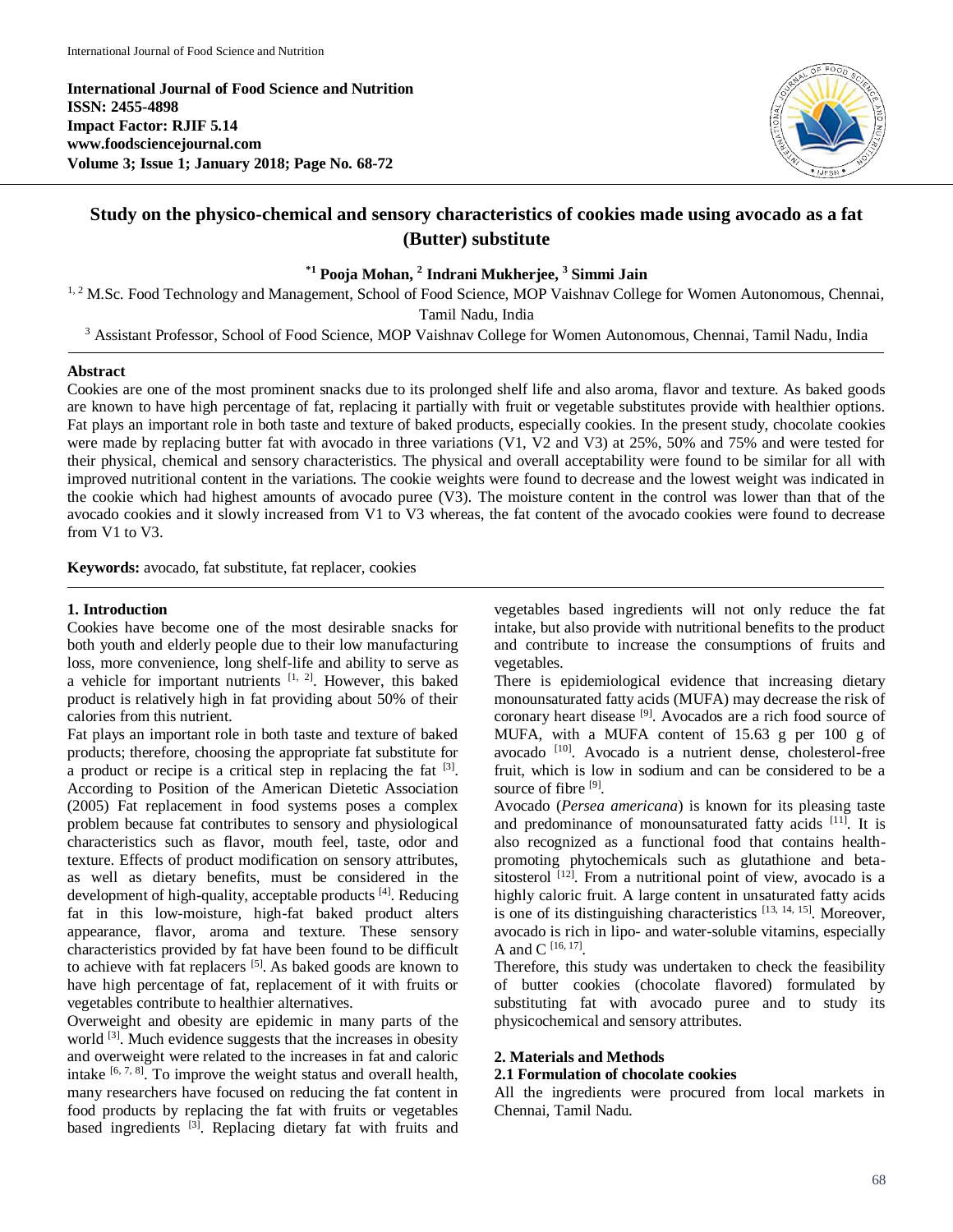| <b>Ingredients</b> | Control $(B:A=4:0)$      | $V1(B:A=3:1)$     | $V2(B:A=1:1)$     | $V3(B:A=1:3)$     |
|--------------------|--------------------------|-------------------|-------------------|-------------------|
| Refined flour      | 130 g                    | 130 g             | 130 g             | 130 g             |
| Sugar              | 155 g                    | 155 g             | 155 g             | 155 g             |
| Butter (B)         | 113 g                    | 84.75 g           | 56.5 g            | $28.25$ g         |
| Avocado puree (A)  | $\overline{\phantom{a}}$ | 28.25 g           | 56.5 g            | $84.75$ g         |
| Cocoa powder       | 20 g                     | 20 g              | 20 g              | 20 g              |
| Baking powder      | $\frac{1}{2}$ tsp        | $\frac{1}{2}$ tsp | $\frac{1}{2}$ tsp | $\frac{1}{2}$ tsp |
| Baking soda        | $\frac{1}{4}$ tsp        | $\frac{1}{4}$ tsp | $\frac{1}{4}$ tsp | $\frac{1}{4}$ tsp |
| Vanilla extract    | 1 tsp                    | 1 tsp             | $1$ tsp           | 1 tsp             |
| Salt               | $1/8$ tsp                | $1/8$ tsp         | $1/8$ tsp         | $1/8$ tsp         |
| Milk               | 3 Tbsp                   | $1.5$ Tbsp*       | $1.5$ Tbsp*       | $1.5$ Tbsp*       |

**Table 1:** Formulation of the cookies

\*amount of milk was reduced as avocado being a fruit has higher water content than butter

The cookies were prepared in three variations (varying the percentage of butter and avocado puree in each) and evaluated against a control (100% butter). The dry ingredients- flour, baking soda, baking powder, salt and cocoa powder were sieved together thrice without any lumps. In a separate bowl, butter and sugar were accurately weighed and creamed together till light and smooth. To this, the sieved dry flour mixture and milk was added in parts alternatively till all the ingredients were combined into a dough. The mixture was scooped using a rounded tablespoon measuring at ~20g each. The shaped cookies were placed onto a greased baking tray lined with butter paper and baked in a preheated oven at 180 ℃ or 350 F for 10 minutes. The cookies were then cooled on the baking tray for 5 minutes, removed to wire rack to cool completely. They were stored in airtight containers for further use and analysis.

# **2.2 Analytical Procedures**

All tests were conducted in triplicates.

# **2.2.1 Physical Analysis**

Weight: The cookies were selected randomly; weighed using analytical balance. The height and diameter were measured with a digital Vernier caliper, both before and after baking. Diameter: To measure the diameter of cookies, each sample was measured along the x- axis initially. All of them were then rotated at 90º and the new diameter was measured. The average of the two measurements was taken as the final diameter of the cookie. Height: Height was measured by stacking three cookies one above the other and restacking three times. (Zoulias *et al*., 2000) [31] Percent increase/decrease in height was determined from initial and final heights. Spread Ratio: Final diameter and final height were used to calculate spread. The spread ratio was calculated using the formula: diameter of cookies divided by height of cookies (Wekwete, and Navder, 2008)<sup>[5]</sup>.

#### **2.2.2 Chemical Analysis**

The moisture, ash, fat, and crude protein (% N x 6.25) of the samples were determined by the AOAC method  $(2000)$ <sup>[18]</sup>. Moisture was determined based on AOAC Method 934.01: Air Oven Method (AOAC 2000)<sup>[18]</sup>. Ash test was carried out

based on AOAC Method 923.03: Dry Ashing Method (AOAC, 2000) [18] . Fat was conducted based on AOAC Method 963.15: Soxhlet Extraction Method utilizing petroleum ether as solvent (AOAC, 2000)<sup>[18]</sup>. Crude protein was determined based on AOAC Method 960.52: Micro-Kjeldahl Method (AOAC, 2000)<sup>[18]</sup>.

#### **2.2.3 Sensory Analysis**

The organoleptic attributes of the cookies were studied by a panel of 20 semi-trained panelists. The cookies were assessed for its taste, colour, texture, mouth feel, aroma, flavour, and overall acceptability on a nine- point hedonic scale with 1 being "dislike extremely" and 9 being "like extremely".

#### **3. Results & Discussion**

#### **3.1 Physical Parameters**

During dough preparation, it was observed that the fat replaced avocado cookies (V1, V2, V3) dough were stickier and more difficult to work when compared to the control dough. Presence of non-cereal protein maybe a reason for sticky dough, due to its higher water holding capacity. In nonwheat protein water holding capacity was higher than in wheat flour (Hoojjat and Zabik, 1984)<sup>[21]</sup>. This is also the reason why avocado cookies has higher moisture content when compared to control cookies.

The three variations, V1 was found to be the least viscous and the stickiest, followed by V2 and V3. Dough with lower viscosity cause cookies to spread at faster rate (Hoseney and Roger, 1994; Hoseney *et al.*, 1988)<sup>[22., 23]</sup>. In the avocado cookie formulation, the quantity of milk was reduced from the control to help increase the viscosity of cookie dough furthermore decrease the spread rate even though the protein content is high. Cookie spread rate appears to be controlled by dough viscosity (Yamazaki, 1959, Hoseney *et al*., 1988, Hoseney and Rodger, 1994; Miller, 1997)<sup>[30, 23, 22]</sup>. When more water is present in the dough, more sugar is dissolved during mixing. This lowers the initial dough viscosity and the cookie is able to spread at a faster rate during heating. The flour components that absorb large quantities of water reduce the amount of water that is available to dissolve the sugar in the formula. Thus, initial viscosity is higher and the cookies spread less during baking (Hoseney and Rodger, 1994)<sup>[23]</sup>.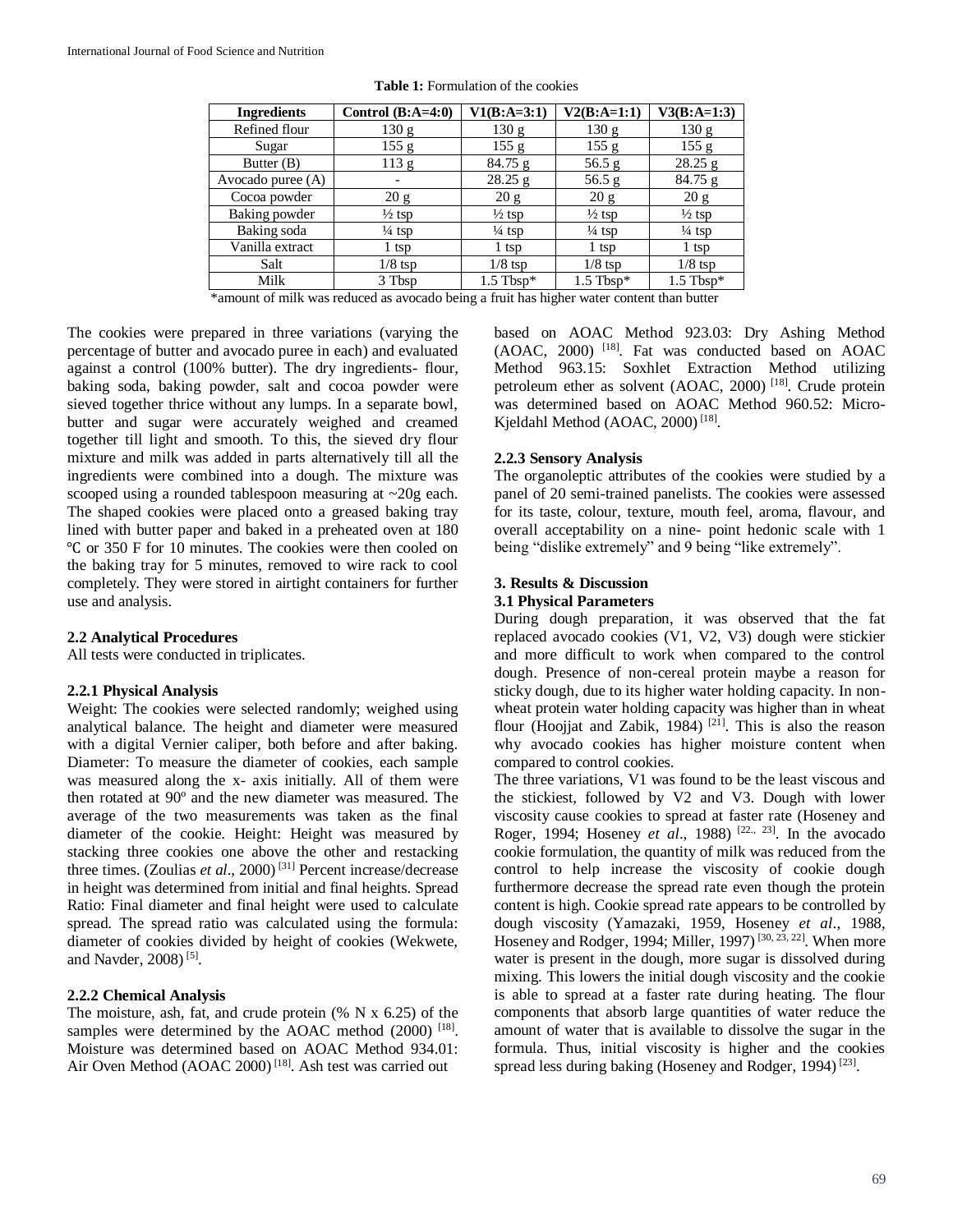| <b>Sample</b> | Weight $(g)$   | Diameter (mm)  | Height (mm)    | Spread ratio  | % Decrease in Height |
|---------------|----------------|----------------|----------------|---------------|----------------------|
| Control       | $20.37+0.09$   | $54.90+0.42$   | $16.62+0.90$   | $3.25 + 0.13$ | $-0.27+0.03$         |
| V1.           | $18.04 + 0.39$ | $65.76 + 0.04$ | $9.01 + 0.92$  | $7.70 + 0.23$ | $-0.56+0.06$         |
| V2            | $17.36 + 0.71$ | $53.17 + 0.72$ | $14.35 + 0.63$ | $3.60 + 0.11$ | $-0.26+0.07$         |
| V3            | $16.25 + 0.37$ | $41.86 + 0.66$ | $21.55+0.41$   | $1.95 + 0.23$ | $-0.07+0.04$         |

**Table 2:** Physical parameters of the cookies

The physical parameters of the cookies are shown in Table 2. Results of the studies indicated that there is a difference between each samples in terms of weight, diameter, height and spread ratio. All the four cookie samples showed a decrease (-) in their height after baking. The cookie weights were found to decrease and the lowest weight was indicated in the cookie which had highest amounts of avocado puree (V3). This result suggested that the cookie V3 had high water holding capacity (WHC) as compared to V1, V2 and control cookies due to the higher avocado content. The natural moisture and proteins present in the fruit, results in higher initial weight of the cookies and there is a lower final weight observed as most of the moisture is evaporated during baking. In non-wheat protein water holding capacity was higher than in wheat flour (Hoojjat and Zabik, 1984)<sup>[21]</sup>.

As the avocado content increased in the cookies, they were

#### **3.2 Chemical Parameters**

more cake-like. Similar results were observed by B. Wekwete and K.P. Navder  $(2008)^{5}$ . The cookie set time and texture is determined by an apparent glass transition of the gluten protein present in the ingredients as reported by Doescher *et al.* (1987) and Miller *et al.* (1996)<sup>[25]</sup>.

There was also an increase in height and decrease in diameter and spread in avocado cookies from V1 to V3 even though all cookies had uniform initial diameters prior to baking. Significantly lower spread ratios were noted in the avocado and Oatrim cookies compared with the control cookies after baking (B. Wekwete, K.P. Navder, 2008)<sup>[5]</sup>. Perry *et al.* (2003) [26] similarly reported fat substitutions to result in minimal cookie spread. Swanson and Munsayac (1999) <sup>[28]</sup> also found fruit puree fat substitutes to restrict dough flow during baking and give a reduced spread.

| <b>Sample</b> | Moisture $(\% )$ | Ash $(\%)$    | Fat $(\% )$     | Crude protein $(\% )$ |
|---------------|------------------|---------------|-----------------|-----------------------|
| Control       | $5.56 + 0.12$    | $1.37+0.06$   | $18.29 + 0.001$ | $4.44+0.13$           |
| V1            | $7.35 \pm 0.13$  | $1.71 + 0.09$ | $18.80 + 0.01$  | $4.5+0.10$            |
| V2            | $8.88 + 0.17$    | $1.76 + 0.28$ | $13.86 + 0.04$  | $5.19 + 0.20$         |
| V3            | $11.39 + 0.20$   | $1.78 + 0.10$ | $9.14 + 0.004$  | $5.5 + 0.23$          |

**Table 3: Chemical parameters of the cookies**

The moisture content of the control was found to be lower than that of the avocado cookies and it slowly increased from V1 to V3, because of the higher moisture content in the avocado fruit. The % moisture loss from the control cookie was significantly lower than that of the avocado cookies resulting in lower cookie weights (Table 2). Zoulias *et al.*   $(2000)$ <sup>[31]</sup> also found that fat substitutes in the form of gels prepared with increased amounts of water, lost more weight during baking.

The fat content of the avocado cookies were found to decrease from V1 to V3. This shows that avocado also helps in preparing a cookie with lower fat content. When compared between control and V1, the fat content of V1 was slightly higher than that of control. This would be of a concern, if the physical and sensory parameters of cookie V1 are within acceptable limits. Nevertheless, the type of fat is unsaturated and is beneficial for human health. (M. L. Dreher and A. J. Davenport, 2013)<sup>[20]</sup>.

The protein content of the cookies were found to be similar, with a slight increase is seen from control, V1, V2 to V3. Protein content influences the viscosity of dough cookies. This is because the expansion of protein gluten is not resumed in the making of cookies. Inverse correlation was obtained between diameter and protein content (Leon, 1996)  $[24]$ . Protein gluten in flour will form a web in cookie dough when heated. During baking, the gluten goes through an apparent glass transition, thereby, gaining mobility that allows it to interact and form a web. The formation of continuous gluten web increases the viscosity and stops the flow of cookie dough (Miller and Honeney, 1997)<sup>[25]</sup>.

#### **3.3 Sensory Parameters**

| <b>Sample</b>  | Taste    | Aroma    | Flavor   | Appearance | Colour   | <b>Texture (Hardness)</b> | <b>Overall Acceptability</b> |
|----------------|----------|----------|----------|------------|----------|---------------------------|------------------------------|
| control.       | .533333  | 7.266667 |          | '.466667   | 7.266667 |                           | 7.333333                     |
| V <sub>1</sub> | 7.4      |          | .066667  | 6.933333   | 7.333333 | 6.8                       | 7.133333                     |
| V2             | 7.533333 | .066667  | 6.866667 | 7.266667   | 70       | 7.333333                  | 7.266667                     |
| V3             | 6.933333 | 6.466667 | 6.266667 | 6.4        | 7.066667 | 6.6                       | 6.666667                     |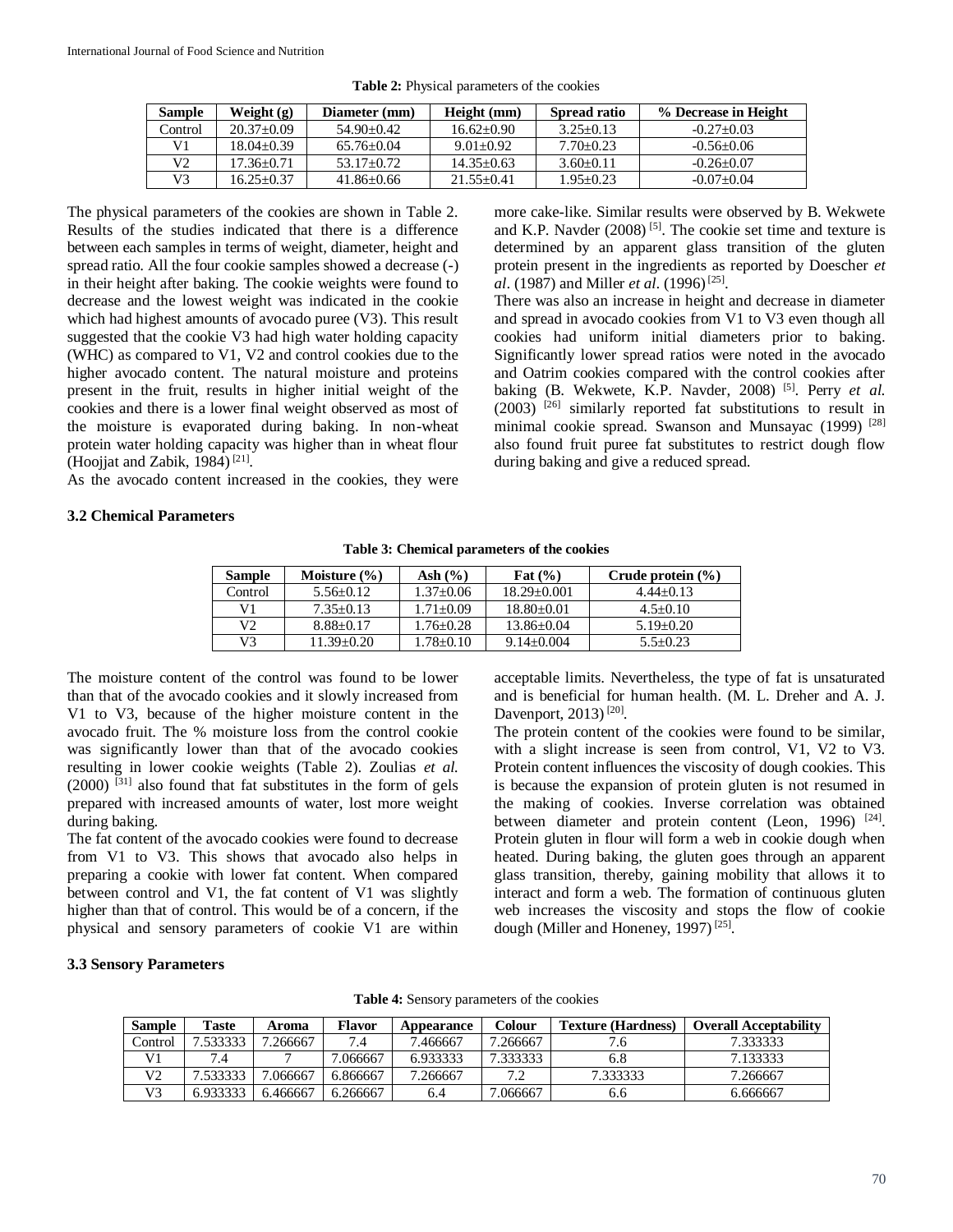The Table 4 gives the sensory parameters of the cookies. There was no significant difference  $(p<0.05)$  observed in texture scores of control cookies with V2 and V3. V3 having the highest % of avocado puree and being the most viscous had the lowest organoleptic scores. Cookies V2 and V3 had cake-like texture and softness in the crumb giving V2 highest score for texture and taste. V3 formed a distinct crust which is undesirable for a cookie. This was probably the reason, for poor texture and taste. The organoleptic scores for aroma and flavor decreases from control to V3 because avocado does not have a distinct flavor or aroma of its own and also the amount of butter decreases from control to V3. Wekwete and Navder  $(2008)$ <sup>[5]</sup> in their study with avocado puree at 25, 50 and 75% replacement levels, showed no significant difference between the control, 25 and 50% replacements, but the 75% substitutions were rated significantly different. The overall acceptability scores range from  $7 -$  "like moderately" to  $6 -$ "like slightly", which suggests that all the experimental cookies were accepted by the panelists.



**Fig 1:** Sensory Parameters of the cookies

#### **4. Conclusion**

The study shows the various physical, chemical and organoleptic properties of a chocolate cookie, with avocado as a fat substitute. The physical and overall acceptability were found to be similar for all with improved nutritional content in the variations. The cookie weights were found to decrease and the lowest weight was indicated in the cookie which had highest amounts of avocado puree (V3). The moisture, ash and protein content in the control was lower than that of the avocado cookies and it slowly increased from V1 to V3 whereas, the fat content of the avocado cookies were found to decrease from V1 to V3. The organoleptic tests showed highest acceptability for V2 (50% fat substitution with avocado). Also V2 showed a 5% decrease in the total fat content compared to the control. This study thus suggests the use of avocado puree as a potential fat replacer for bakery or similar products.

# **5. References**

- 1. Akubor PI. Functional properties and performance of cowpea/plantain/wheat flour blends in biscuits. Plant Foods for Human Nutrition. 2003; 58(3):1-8.
- 2. Hooda S, Jood S. Organoleptic and nutritional evaluation of wheat biscuits supplemented with untreated and treated fenugreek flour. Food Chemistry. 2005; 90:427-35.
- 3. Hayek SA, Ibrahim SA. Consumer acceptability of chocolate chip cookies using applesauce as a fat (butter) substitute. Emirates Journal of Food and Agriculture. 2013; 25(3):159.
- 4. Setser CS, Racette WL. Macromolecule replacer in food products. Crit. Rev. Food Sci. Nutr. 1992; 32:275-297.
- 5. Wekwete B, Navder KP. Effects of avocado fruit puree and oatrim as fat replacers on the physical, textural and sensory properties of oatmeal cookies. Journal of food quality. 2008; 31(2):131-141.
- 6. Cutler D, Glaeser E, Shapiro J. Why have Americans become more obese? J Eco. Persp. 2003; 17:93-118.
- 7. Neuhouser ML, Thompson B, Coronado GD, Solomon CC. Higher fat intake and lower fruit and vegetables intakes are associated with greater acculturation among Mexicans living in Washington State. J Am. Diet. Assoc. 2004; 104:51-57.
- 8. Philipson T, Posner R. Is the obesity epidemic a public health problem? A decade of research on the economics of obesity. Nat. Bur. Ec. Working. 2008; 14010:15.
- 9. Pieterse Z. Avocados (monounsaturated fatty acids), weight loss and serum lipids. Energy kJ. 2003; 26:65-71.
- 10. Kruger M, Sayed M, Langenhoven ML, Holling F. Composition of South African Foods: Vegetables and fruit. Supplement to the MRC Food composition tables 1991. 1st ed. Tygerberg: Medical Research Council, 1998.
- 11. Duester KC. Avocados a Look beyond Basic Nutrition for One of Nature's Whole Foods. Nutrition Today. 2000; 35(4):151-157.
- 12. Rainey C, Affleck M, Bretschger K, Alfin-Slater RB. The California avocado: a new look. Nutr. Today. 1994; 29:23-25.
- 13. Werman MJ, Neeman I. Oxidative stability of avocado oil. Journal of the American Oil Chemists' Society. 1986; 63(3):355360.
- 14. Swisher HE. Avocado oil: from food use to skin care. Journal of the American Oil Chemists Society. 1988; 5(11):17041706.
- 15. Kaisier C, Wolstenholme BN. Aspects of delayed harvest of 'Hass' avocado (*Persea americana Mill*). Fruit in a cool subtropical climate. I. Fruit lipid and fatty acid accumulation. Journal of Horticultural Science. 1994; 69(3):437445.
- 16. Samson JA. Futicultura tropical. Mexico: Ed. Limusa, 1986, 281.
- 17. Batista AR, Cerezal P, Fung V. Avocado (*Persea americana M*), 1. Nutritional value and composition. Alimentaria. 1993; 242:6369.
- 18. AOAC. Official Methods of Analysis. Association of Official Analytical Chemists, Washington DC, 2000.
- 19. Doescher LC, Hoseney RC, Milliken GA, Rubenthaler GL. A mechanism for cookie dough setting. Cereal Chemistry. 1987; 64:158-163.
- 20. Dreher ML, Davenport AJ. Hass avocado composition and potential health effects. Critical reviews in food science and nutrition. 2013; 53(7):738-750.